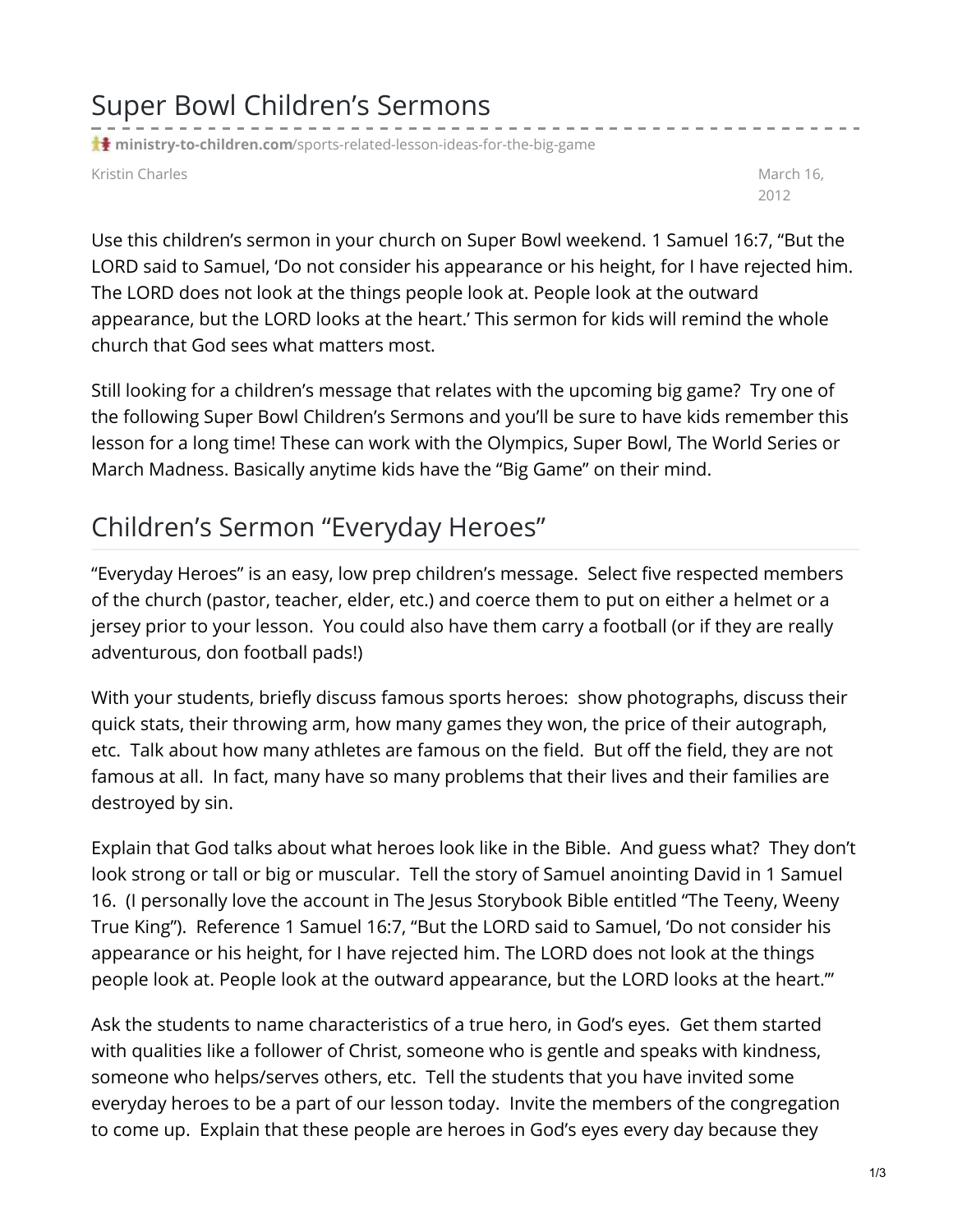quietly and humbly seek Him first. (In fact, most of them probably are going to be embarrassed by such hoopla!) Introduce them like a sports commentator would and have the children (and congregation) applaud them.

Tell the children that these people are the real heroes that we need to model our lives after. They may never win a Super Bowl ring or win a National Championship. They may never have people applaud them for their work. They may never be asked to autograph anything and they may never be interviewed for anything heroic. But God does not look at the things people look at. People look at the outward appearance, but the Lord looks at the heart. And we should too!

## More Super Bowl Children's Sermon ideas

Proverbs 20:11 Super Bowl [Sunday](https://ministry-to-children.com/super-bowl-kids-message/) School Lesson – Take our longer lesson plan and make it a shorter kids devotion for the super bowl. Perfect for an object talk in adult church.

**The Impossible Game**: Use this object lesson to explain that no one can perfectly keep God's rules. We need Jesus perfect obedience in our place.

**Tough Talk:** Tough talk is a fun way to practice memory verses or sing simple songs (especially for Pre-K thru 2<sup>nd</sup>) Have the students use gruff, tough, coach talk to review God's word or to sing some of their favorite songs with a new twist.

**Team Huddle:** Use this as your prayer time. Have the students form a circle like a huddle, get on their knees (optional), and pray accordingly. Popcorn prayer works best for younger children especially. Have children fill in the blank with one word. The teacher would say, "God, we are thankful for \_\_\_\_\_\_\_\_\_\_\_" and students would fill in the blank. "God, we love that you are \_\_\_\_\_\_\_\_\_\_\_." Or "God, we need prayer for \_\_\_\_\_\_\_\_\_ today."

**Player Warm Ups:** Lead your class in team warm ups, including running in place, jumping jacks, or simple stretches. (Just be cautious about the stretching – girls may not be dressed for such activity.) Create an obstacle course in a wide opened space in your facility. Use cones or chairs to run around. Jump over jump ropes on the ground or pieces of tape on the floor. Throw a touchdown pass into a hula hoop held by an adult or a target on the wall. This is a great activity to use as an attention getter at the beginning of the lesson or as an after lesson game.

**Sports Commercials:** This activity works best with older elementary students. After a lesson, separate students into teams, give them 5-10 minutes, and have them tell the Bible lesson and/or what they learned in the form of a commercial.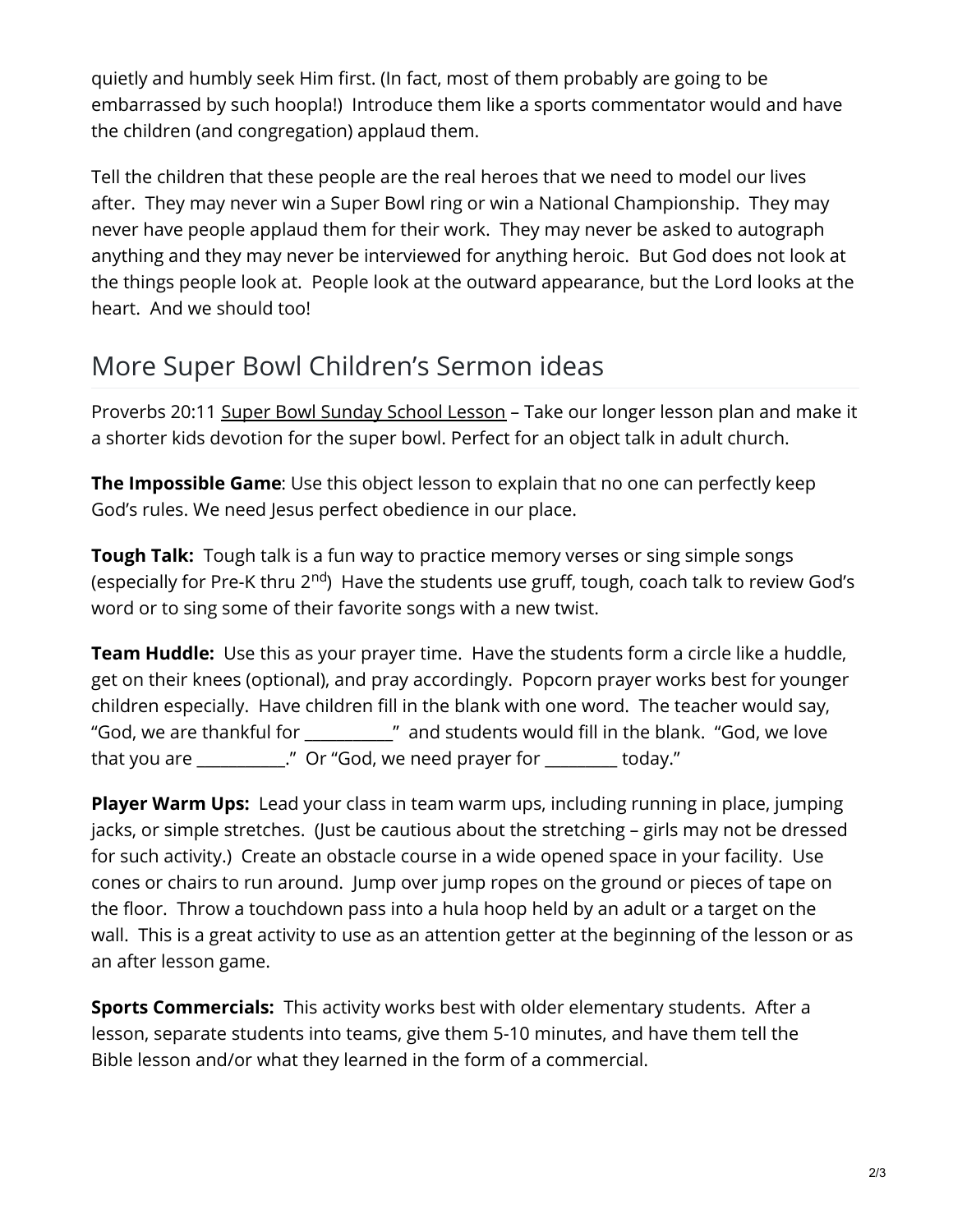**Ball Shaped Snacks:** Consider using a small football/basketball shaped cutter to cut cheese slices into pieces for crackers. Cut up oranges for a healthy snack. For dessert options, make brownies, cookies, or rice crispy treats into the shape of sports balls and decorate with simple piped frosting.